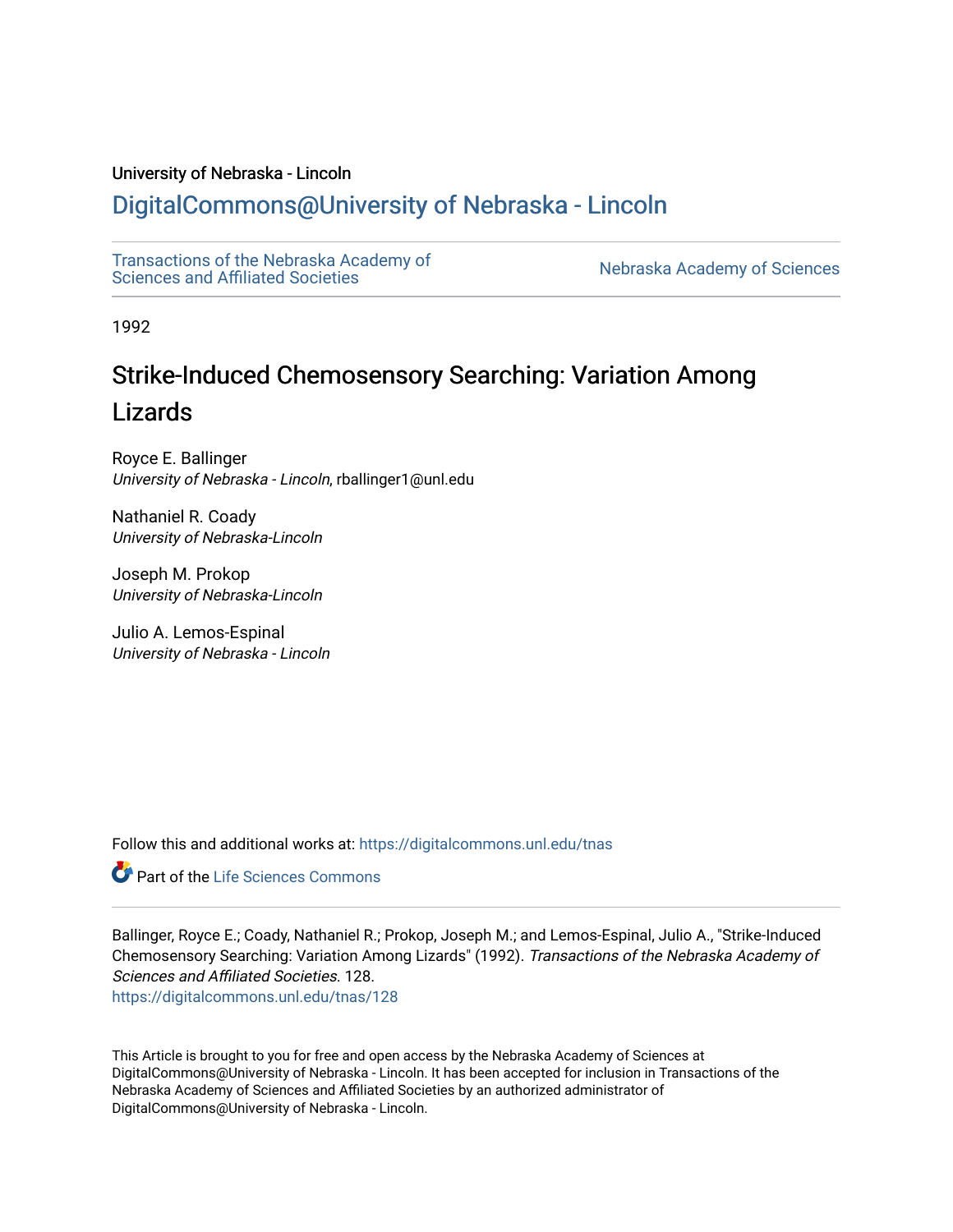#### **STRIKE-INDUCED CHEMOSENSORY SEARCHING:**

# **VARIATION AMONG LIZARDS**

# Royce E. Ballinger, Nathaniel R. Coady, Joseph M. Prokop and **JUlio A. Lemos-Espinal**

School of Biological Sciences University of Nebraska-Lincoln Lincoln, Nebraska 68588-0118

#### *ABSTRACT*

Strike-induced chemosensory searching (SICS) was found in two families of lizards (Teiidae, Anguidae) but not in two other lizard families (Scincidae, Iguanidae). Experiments on another family (Xenosauridae) were inconclusive as to its possession of SICS. The rate of tongue-flicking was significantly increased after a simulated prey strike compared to controls in *Cnemidophorus sexlineatus* and *Barisia imbricata.*  SICS may be part of a complex foraging strategy evolved in certain reptiles rather than part of a generalized chemosensory behavior because two species of skinks did not exhibit SICS in spite of a well developed vomeronasal olfactory apparatus and known abilities to use chemosensation extensively in sexual and individual recognition behaviors. Additional studies in other saurian families are needed to further understand the relationship between SICS and other chemosensory behaviors.

t t t

Strike-induced chemosensory searching (SICS) is a behavior exhibited by certain reptiles that presumably enhances discovery or recovery of prey following a feeding attempt. SICS involves an increased tongueflicking rate, specifically in response to a feeding attempt rather than simply the rate of tongue-flicking associated with generalized vomeronasal exploration of the environment during searching or other behaviors (Chiszar et aI., 1983). Venomous snakes that strike, inject venom, release, and then trail their prey use SICS presumably not only to increase the likelihood of prey capture but also to permit capture of large or dangerous prey without injury (Chiszar et aI., 1986; Radcliffe et aI., 1986). That SICS also occurs in non-venomous snakes (Cooper et aI., 1989) argues against an adaptive origin of SICS linked to evenomation. Furthermore, Cooper (1989a) demon-

strated SICS in the lizard *Varanus exanthematicus*  and suggested that SICS may be a more generalized chemosensory behavior associated with foraging. Cooper (1990b) reported increased tongue-flicking in response to prey odors in *Tupinambis rufescens* and *Ameiva undulata* of the family Teiidae and *Podarcis hispanica* of the family Lacertidae but did not specifically report SICS. Cooper (1989b) found no tongueflicking response to prey odors in two iguanids *(Anolis carolinensis* and *Sceloporus malachiticus)* and an agamid *(Calotes mystaceus).* 

Various reptile species differ greatly in the degree to which the vomeronasal organ is developed (Parsons, 1970; Pratt, 1948) as well as the degree to which taste or smell is used in general chemosensation (Burghardt, 1970; Simon, 1983). If SICS is a general reptile behavior associated with olfaction rather than gustation, widely foraging species with well-developed vomeronasal organs (Jacobson's organs) might be expected to exhibit SICS, whereas species such as sit-and-wait (ambush) foragers that rely less on olfaction and more on gustation during feeding would not exhibit SICS (Cooper, 1989b).

To examine the hypothesis that SICS is associated with species having highly-developed olfactory senses and to elucidate the distribution of this behavior among other squamates, we examined species in the lizard families Teiidae, Anguidae, Scincidae and Iguanidae. Teiids actively search for prey and have a long, forked tongue and well-developed Jacobson's organ (Burghardt, 1980; Simon, 1983). Anguids tend to be secretive with feeding habits that are less well known, but at least some are active foragers with an ability to discriminate prey odors (Cooper, 1990a). They have a well-developed vomeronasal system (Parsons, 1970;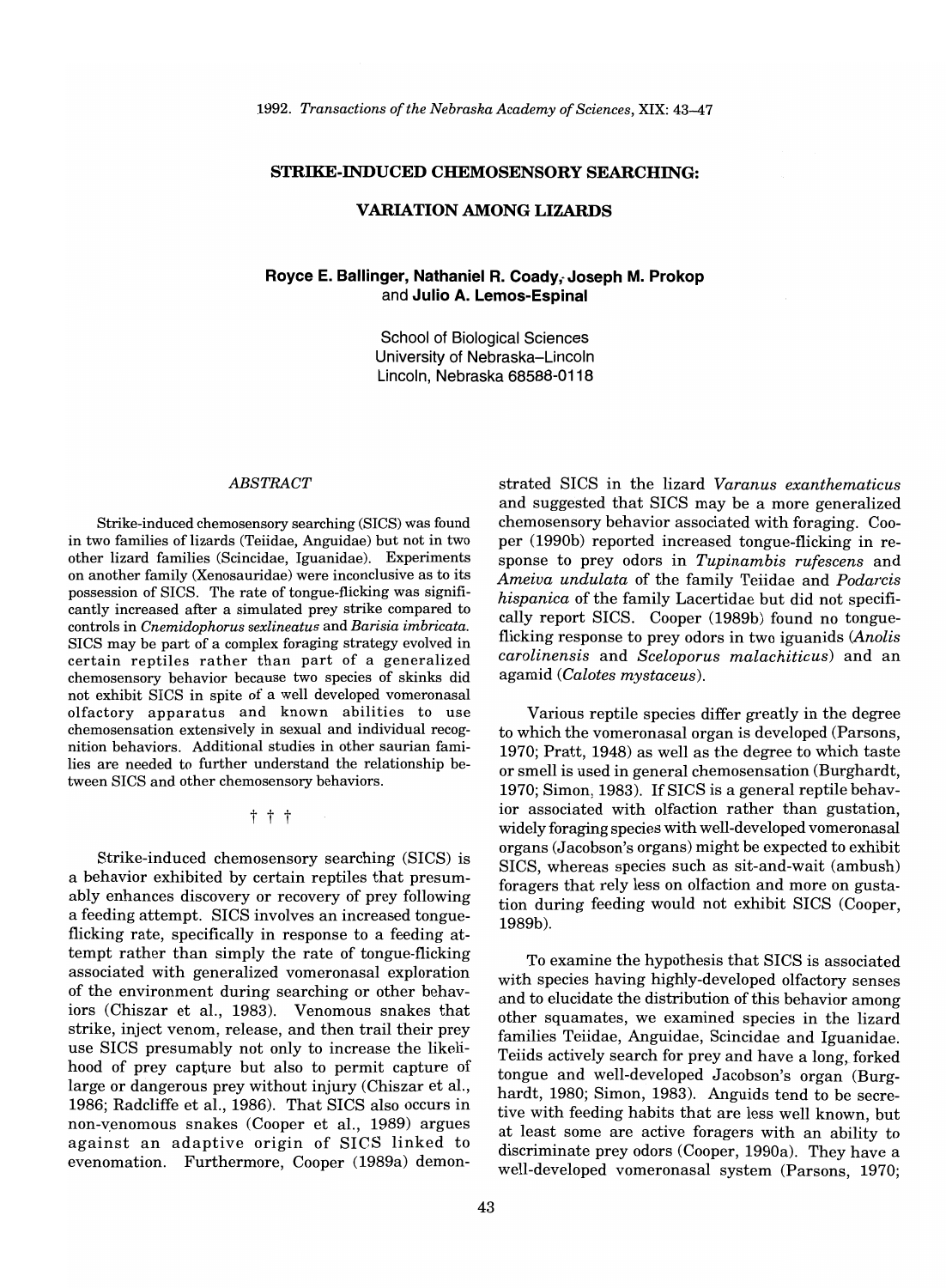#### *44 R. E. Ballinger et al.*

Pratt, 1948), a forked tongue (Bellairs, 1970) and presumably use olfaction in search of prey. Scincids are a very diverse group but many have well-developed olfactory senses including abilities to discriminate odors among sexes, species, and possibly individuals in behavioral situations (Cooper and Vitt, 1984, 1986). Feeding behavior of skinks is varied; some species are ambush predators whereas others actively search for prey although the well-developed vomeronasal system may be used to search for prey (Bissinger and Simon, 1979; Pratt, 1948; Simon, 1983). Iguanids are also a diverse group but in general they tend to be sit-and-wait predators without elongate tongues (Simon, 1983). Many species of iguanids use tongue-licking behavior to sample environmental cues (Duvall, 1979; Simon, 1983) including recognition of conspecifics (Simon et aI., 1981), but iguanids do not seem to use vomeronasal olfaction extensively in food detection. Based on this information one would predict that SICS would occur in teiids but not iguanids if it occurs in any of these lizards. Occurrence of SICS in both anguids and scincids would not be surprising in view of the development of their vomeronasal systems.

#### MATERIALS AND METHODS

We attempted to examine SICS in ten species in five families (Table I). *Xenosaurus grandis*  (Xenosauridae) did not respond to the experimental protocol, so we report on results of species in the other four families. Prior to experimentation, lizards were maintained at  $27-30$ °C and fed crickets or grasshoppers, and occasionally mealworms. Lizards were kept individually in terraria of appropriate size and provided water *ad libitum.* Terraria were fitted with lights for thermoregulation as needed, and lizards appeared to be healthy at the time of the experiments. Tests were conducted on individuals within two weeks of capture. These lizards responded well to captivity with regular feeding activity.

The occurrence of SICS was tested using procedures modified from Cooper (1989a). Briefly, lizards were kept in terraria and given one of four test treatments (randomized) each day. These treatments consisted of three controls to exclude increased tongueflicking as a response to the experimental situation and one experimental test of SICS (i.e. response to having food pulled away after a feeding attempt). Test one (disturbance control) involved showing the forceps and experimenter's hand to the subject; test two (sight-cue control) included showing a prey item (cricket or grass-

Table I Summary of lizard species examined for presence of SICS behavior. Each test consisted of 4 trials on 1–8 individuals (indicated by n).

| Family                                | <b>Locality Source</b> | General Response (mean tongue flicks) |                         |         |              |  |
|---------------------------------------|------------------------|---------------------------------------|-------------------------|---------|--------------|--|
| <b>Species</b>                        |                        | Test 1                                | <b>Test 2</b>           | Test 3  | Test 4 (exp) |  |
| Teiidae                               |                        |                                       |                         |         |              |  |
| $Chemidophorus \; sexlineatus, n = 8$ | Western Nebraska       | 2.4                                   | 1.9                     | $3.0\,$ | 48.1         |  |
| Scincidae                             |                        |                                       |                         |         |              |  |
| <i>Eumeces copei</i> , $n = 1$        | Cahuacan, Mexico       | $3.0\,$                               | 1.3                     | 1.7     | 2.7          |  |
| Eumeces obsoletus, $n=1$              | Western Nebraska       | 0.0                                   | 1.0                     | $1.0\,$ | $2.0\,$      |  |
| Anguidae                              |                        |                                       |                         |         |              |  |
| Barisia imbricata, $n = 1$            | Cahuacan, Mexico       | $1.3\,$                               | 0.7                     | 1.7     | 8.3          |  |
| Iguanidae                             |                        |                                       |                         |         |              |  |
| Sceloporus mucronatus, n=2            | El Capulin, Mexico     | 0.0                                   | 0.0                     | 0.0     | 0.0          |  |
| Sceloporus torquatus, $n = 1$         | nr. Mexico City        | 0.0                                   | 0.0                     | 0.0     | 0.0          |  |
| Sceloporus horridus, $n = 1$          | Zitlala, Guerrero      | 0.0                                   | 0.0                     | 0.0     | 0.0          |  |
| Sceloporus grammicus, $n = 3$         | San Juan Tetla, Puebla | 0.0                                   | 0.0                     | 0.0     | 0.0          |  |
| Sceloporus formosus, $n = 1$          | Acatlan, Guerrero      | 0.0                                   | 0.0                     | 0.0     | 0.0          |  |
| Xenosauridae                          |                        |                                       |                         |         |              |  |
| Xenosaurus grandis, $n = 2$           | Cuautlapan, Veracruz   |                                       | no response to protocol |         |              |  |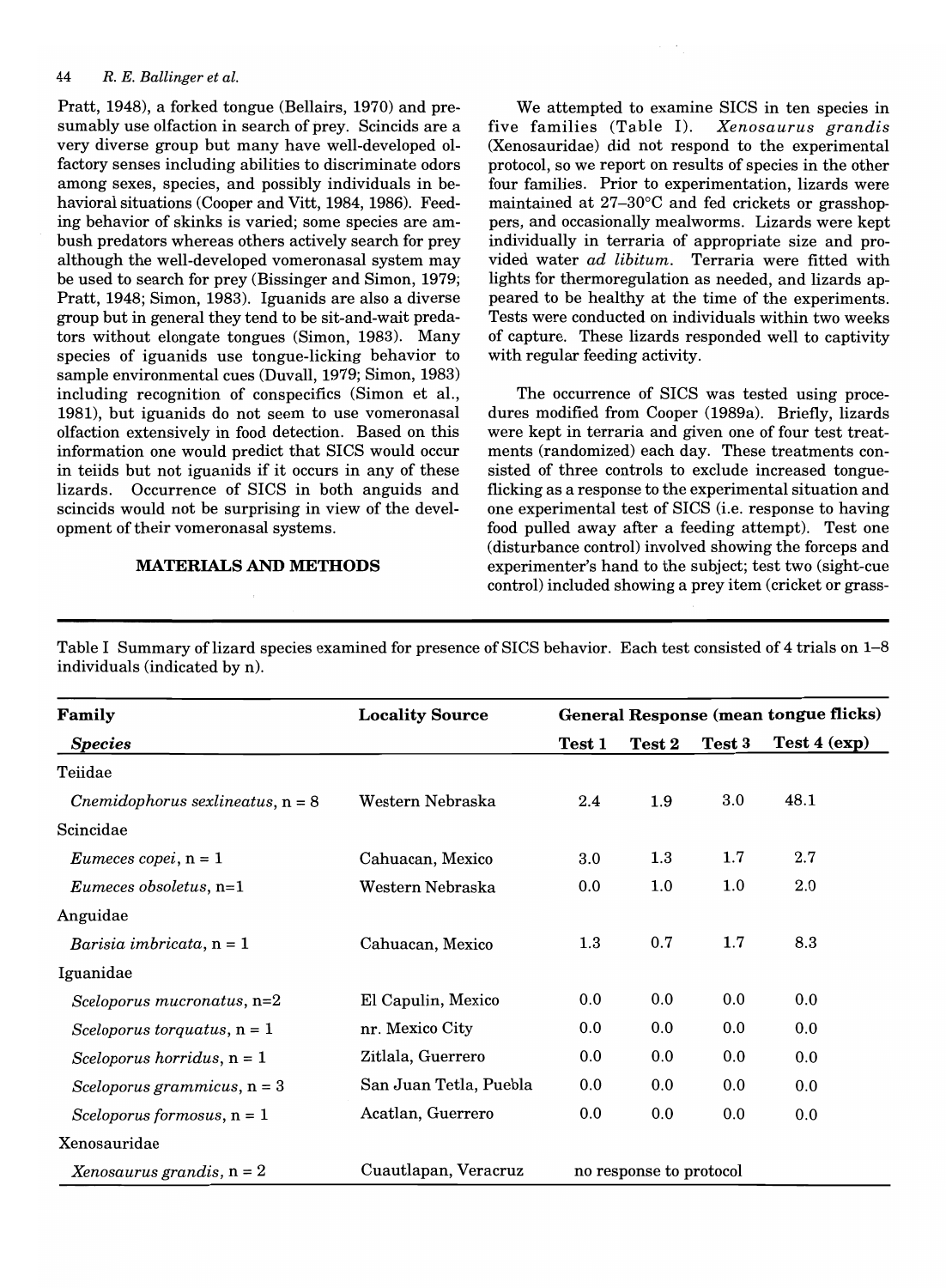hopper) held in forceps inside the terrarium in full view of the lizard subject for 10 seconds; test three (attempted strike) consisted of allowing or coaxing the subject to advance in an attempt to strike the prey, which was removed at the last moment. The experimental test of SICS (test 4) consisted of allowing the subject to strike the prey after which the prey item was withdrawn from the mouth to prevent ingestion. Although we have no assurance that a lizard's response to test 4 was toward chemosensation of the prey rather than handling, we have no reason to suggest that it wasn't. Furthermore, we did not observe tongue-flicking in response to handling during routine husbandry.

We counted the number of tongue flicks in a oneminute interval following each trial. The presence of SICS was demonstrated if there was a significant increase in the number of tongue flicks following the experimental test compared to the control tests. We never observed a delayed SICS response (i.e. one beginning after one minute that did not appear before one minute). Response was sufficiently distinctive that a qualitative response was evident, but a significant increase in number of tongue flicks *(p* < 0.05) over all controls verified the qualitative responses.

# **RESULTS**

Only *Cnemidophorus sexlineatus* and *Barisia imbricata* exhibited increased tongue-flick rates in response to striking a prey item (Fig. 1). Both of these species showed only modest tongue-flick rates to the controls, but each demonstrated a distinct increase in tongue-flicks following removal of a prey item. The response was much stronger in *Cnemidophorus* than in *Barisia.* Clearly, *Cnemidophorus* exhibited a classical strike-induced chemosensory searching response with a rate of tongue-flicking ten times greater after biting a prey compared to responses to any of the controls. A general heightened awareness to presence of food was also evident following test four (strike) in *Cnemidophorus.* Individuals actively searched for the prey by visually and chemically (with tongue-flicks) testing the environment while moving about the enclosure. The response of *Barisia* was less pronounced but a tongueflick rate clearly elevated by 6.9 times the average response to controls suggested that SICS also occurs in this species. The lizard would move around after test 4, appearing to investigate the surroundings but with a much slower and more deliberate pace than was evident in *Cnemidopkorus.* 

Although both *Eumeces copei* and *E. obsoletus* occasionally flicked their tongues in the air, this behavior was uncommon and more typical in response to usual feeding on prey on the substrate. Skinks were frequently seen to lick their labial scales after feeding and

extend the tongue a couple of times but we saw no increase in use of the tongue in response to the experimental protocol, nor any general increased alertness directed toward searching for food. Similarly, SICS did not occur in any of the species of *Sceloporus* that we examined. These lizards struck voraciously at the prey in test four as often and as frequently as it was offered, but did not use a tongue-flicking response. They appeared to lick their lips a couple of times and seemed to "yawn" or stretch their mouths open. Whether this was associated with an attempt to increase chemosensation



Figure 1. Response of *Cnemidophorus sexlineatus* (A) and *Barisia imbricata* (B) in tongue-flicking behavior to experimental protocol:  $E =$  presentation of empty forceps for 10 sec.  $F =$  presentation of forceps with insect food.  $P =$  presentation of food in forceps but retracted just prior to lizard striking food. S = lizard allowed to strike prey, but prey then removed. Data shown are means (horizontal lines)  $\pm$  2 SE (vertical bars).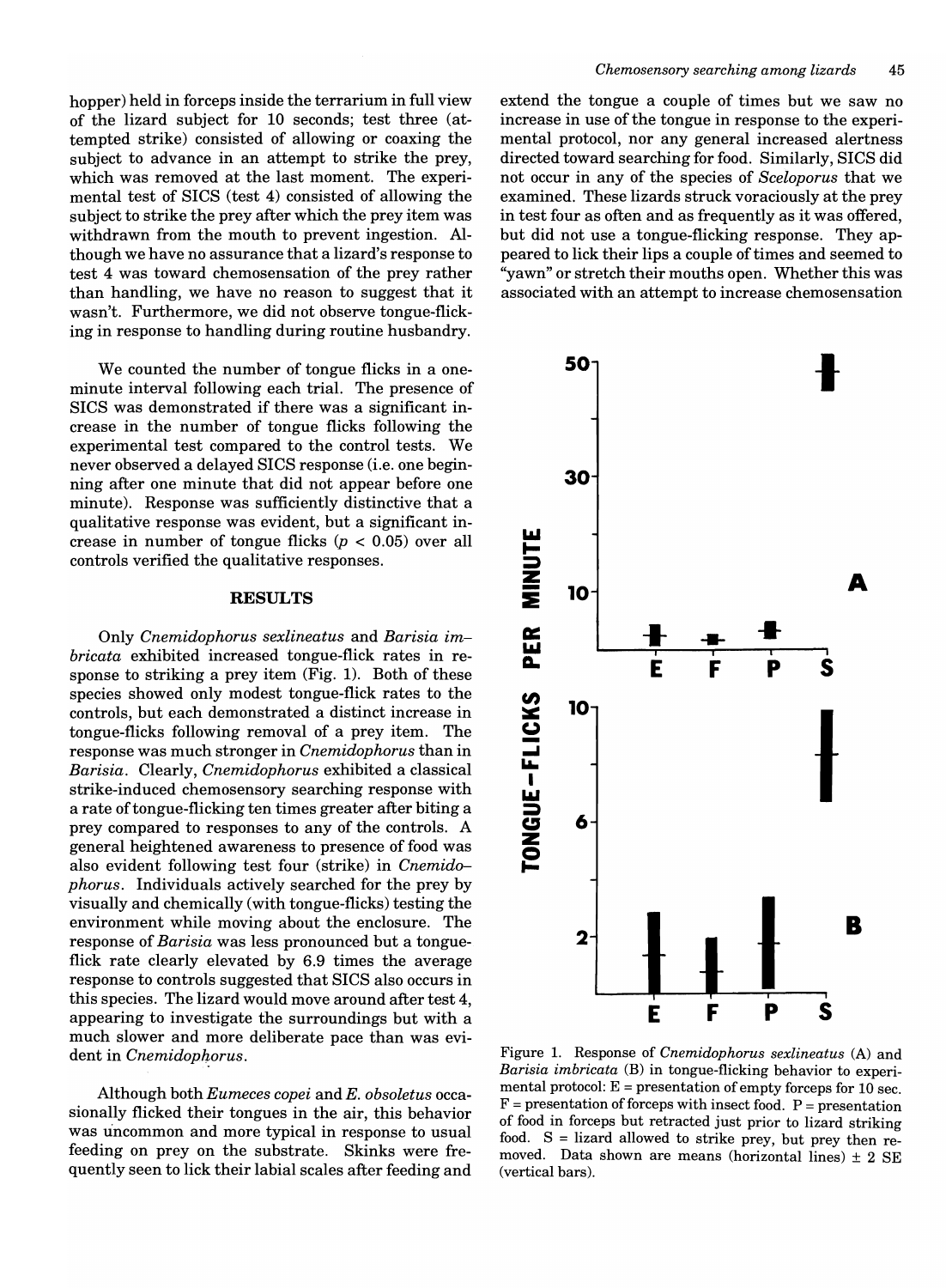#### *46 R. E. Ballinger et al.*

is speculative. *Sceloporus* did not use the tongue in the typical tongue-flicking manner observed in the other species. We conclude that SICS does not occur in these iguanids. We had great difficulty in our experiments in inducing *Xenosaurus* to respond to our experimental protocol. Little is known about the feeding behavior of *Xenosaurus.* We were unsuccessful in getting *Xenosaurus* to feed or even show an interest in food presented them, even though we have successfully kept them in captivity on a diet of mealworms, crickets, and grasshoppers.

# **DISCUSSION**

Clearly, *Cnemidophorus* and *Barisia* exhibit classical SICS and if representative of other species of their respective families, strike-induced chemosensory searching can be extended to the Teiidae and Anguidae in addition to the Varanidae and snakes known previously (Cooper, 1989a). Cooper (1990a; 1990b) reported increased tongue flicks and prey odor detection in two teiids, a lacertid, and an anguid but did not specifically relate these observations to the occurrence of SICS. Nevertheless, Cooper *(in litt.)* corroborates the occurrence of SICS in teiids and anguids. Contrary to our results on *Eumeces,* Cooper *(in litt.)* found SICS in the broad-headed skink *(Eumeces laticeps).* Like Cooper (1989b), we did not find SICS in iguanids.

Assuming that the behavior in these three families of lizards is homologous and indeed homologous to SICS in snakes, we agree with Cooper (1989) that this specific behavioral strategy is more primitive than previously thought and is perhaps an ancestral characteristic. Cooper (1989a) pointed out the possibility that SICS evolved in lizards ancestral to snakes (i.e. the platynotans of McDowell, 1972), but our observations extending SICS to lizard families beyond the platynotans indicate that SICS may have evolved earlier than Cooper (1989a) suggested or evolved several times.

Camp (1923) divided lizards into two major groups, the ascalabotans (including Iguanidae) and the autarchoglossans (including Anguidae, Scincidae, Teiidae, Varanidae and Xenosauridae). Autarchoglossans are known to use chemoreception along with vision whereas ascalabotans use vision much more (Simon, 1983). Similarly, the Jacobson's organ (vomeronasal olfactory system) is much more extensively developed in autarchoglossans compared to ascalabotans (Bellairs, 1970; Pratt, 1948). The exact phylogenetic basis for SICS is yet to be determined because relatively few species have been examined, but SICS likely evolved in ancestors of lizards (e.g. ancestors of autarchoglossans) rather than in snakes or strictly snake ancestors. Additional studies are needed to elucidate further the occurrence of SICS in various

lizard groups. It would be especially interesting to know if tongue-flicking behavior associated with foraging that Dial (1978) observed in geckos of the genus *Coleonyx* is related to SICS and indeed whether or not the Gekkonidae exhibit SICS.

Our observations further suggest that SICS is a relatively specialized behavior and not simply a part of the general chemosensory repertoire. Thus, rather than being associated with general chemosensory abilities, including a well-developed vomeronasal system, SICS may be a specific component of a complex foraging strategy. This possibility is suggested by our data on *Eumeces.* In spite of the generally high level of olfactory chemoreception in *Eumeces* including a welldeveloped Jacobson's organ (Pratt, 1948) as well as the use of chemoreception in various behaviors for sexual to individual recognition (Cooper and Vitt, 1984, 1986), we failed to discern a specific increase of tongue-flicking behavior in response to feeding. Cooper *(in litt.)*  finds SICS in *Eumeces laticeps,* a large, frequently arboreal skink. Both *E. copei* and *E. obsoletus* are terrestrial and may not use SICS in foraging. This may indicate that strike-induced chemosensory searching is a complex behavior exhibited in specific rather than general olfactory situations as suggested by Cooper (1989a).

# **ACKNOWLEDGMENTS**

A permit (collection permit 412.2.1.2.0.06869 Dirección General de Conservación Ecologia de los Recursos Naturales) to collect the Mexican lizards was kindly granted by Dr. Graciela de la Garza Garcia. We thank J. Rowe and G. Smith for comments on an early draft of the manuscript and B. Bresnahan for field assistance.

#### **LITERATURE CITED**

- Bellairs, A. 1970. *The life of reptiles,* vol 2. New York, Universe Books.
- Bissinger, B. E., and C. A. Simon. 1979. Comparison of tongue extrusions in representatives of six families of lizards (Reptilia, Lacertilia). *Journal of Herpetology* 13: 133-139.
- Burghardt, G. M. 1970. Chemical perception in reptiles, pp. 241-308, *In:* J.J. Johnston Jr., D.G. Moulton, and A. Turk (eds.) *Advances in chemore*ception, Vol I. Communication by Chemical Signals. New York, Appleton-Century-Crofts.
	- \_\_\_\_\_ . 1980. Behavioral and stimulus correlates of vomeronasal functioning in reptiles: feeding, grouping, sex, and tongue use. In D. Muller-Schwarze and R.M. Silverstein (eds.) *Chemical signals: vertebrates and aquatic invertebrates.* New